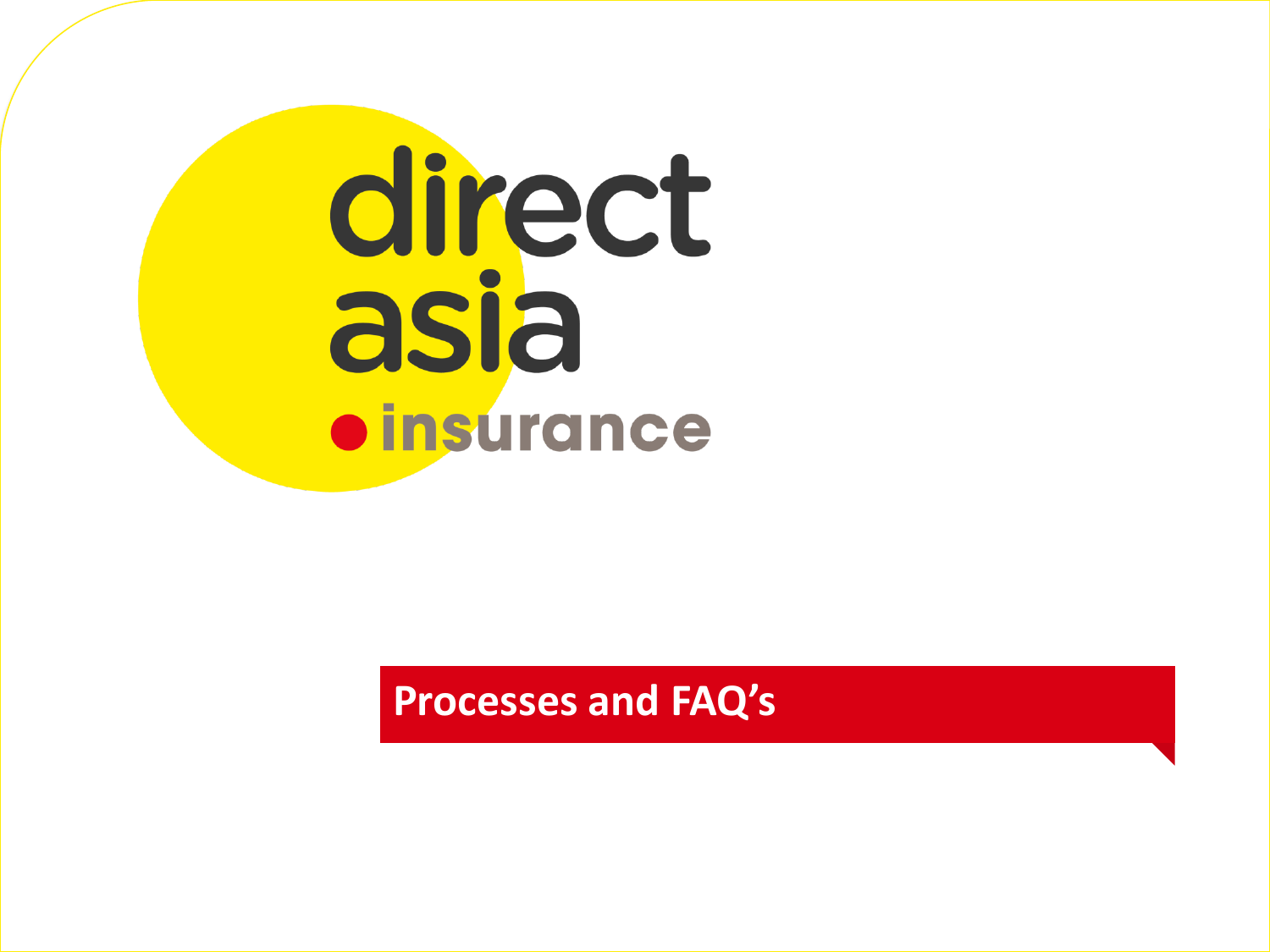

## **Process overview: GI introduction**

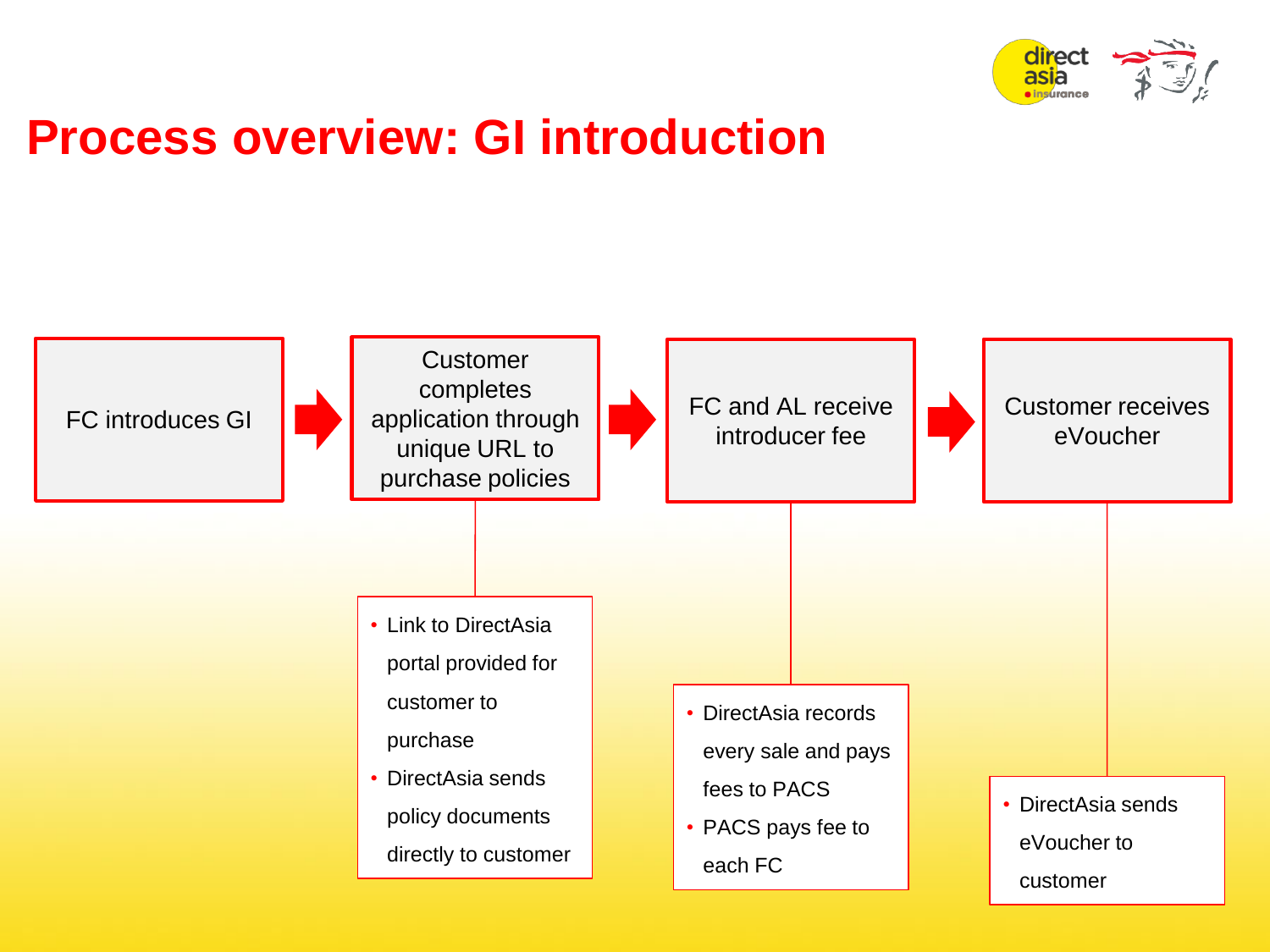

### **Process overview: introducer fees**

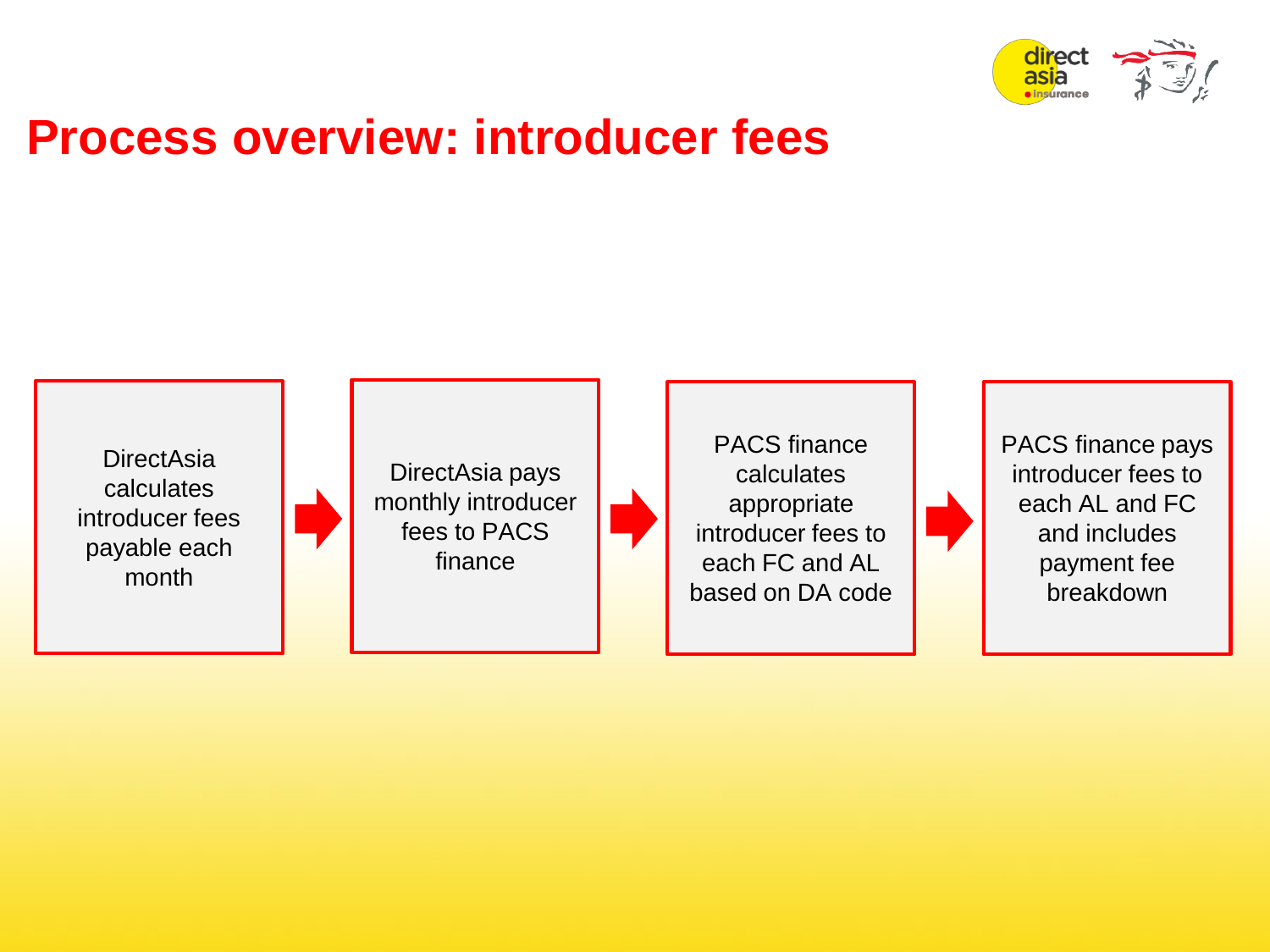

## **Process overview: eVoucher**

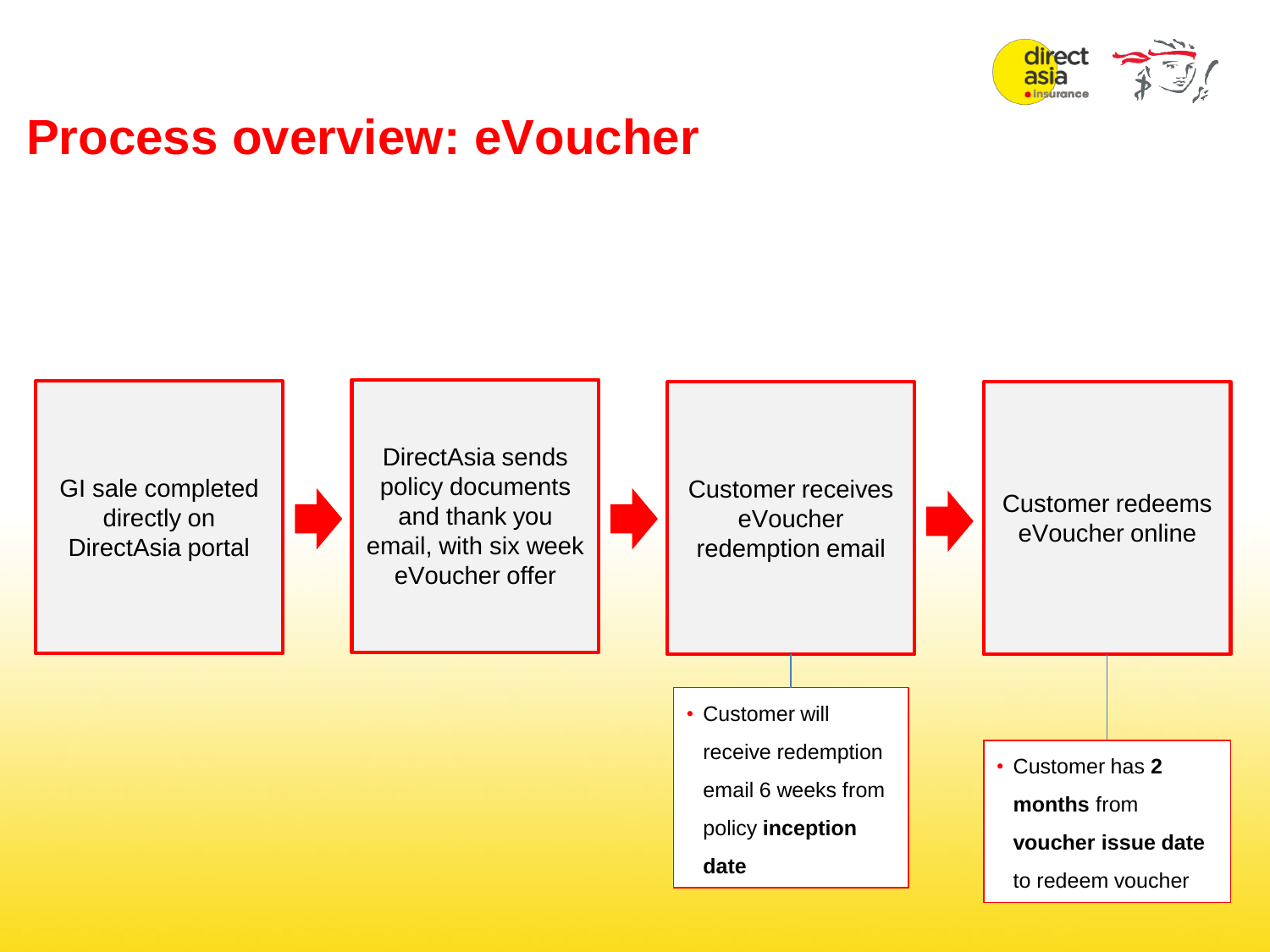

## **Process overview: FC & AL discount**

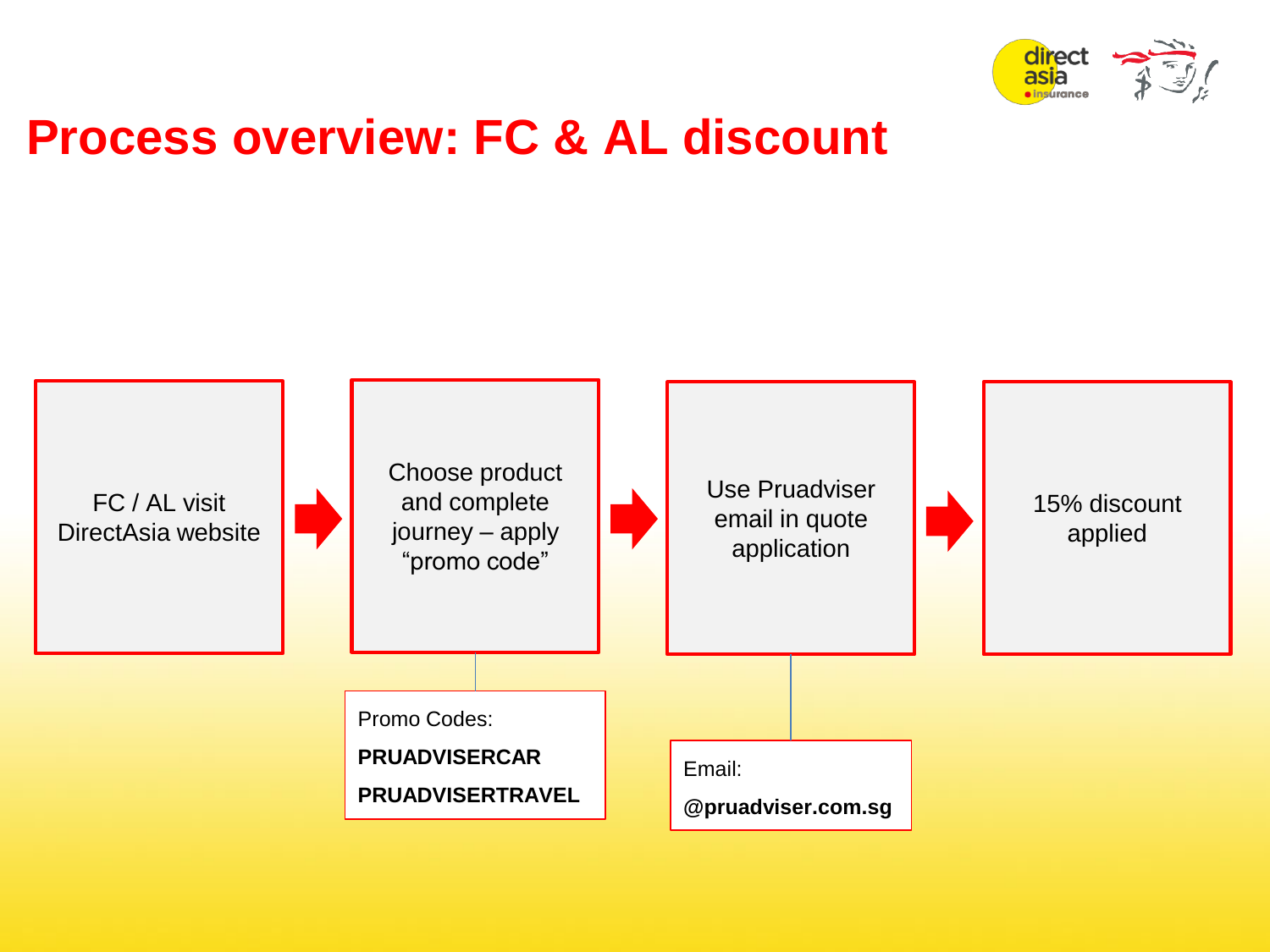

## **When you need help!**

#### **Alex Lim – Senior Manager Partnerships**

#### **FC operational issues**

*pru.ops@directasia.com*

**We need your help in the next few weeks to make sure it all works**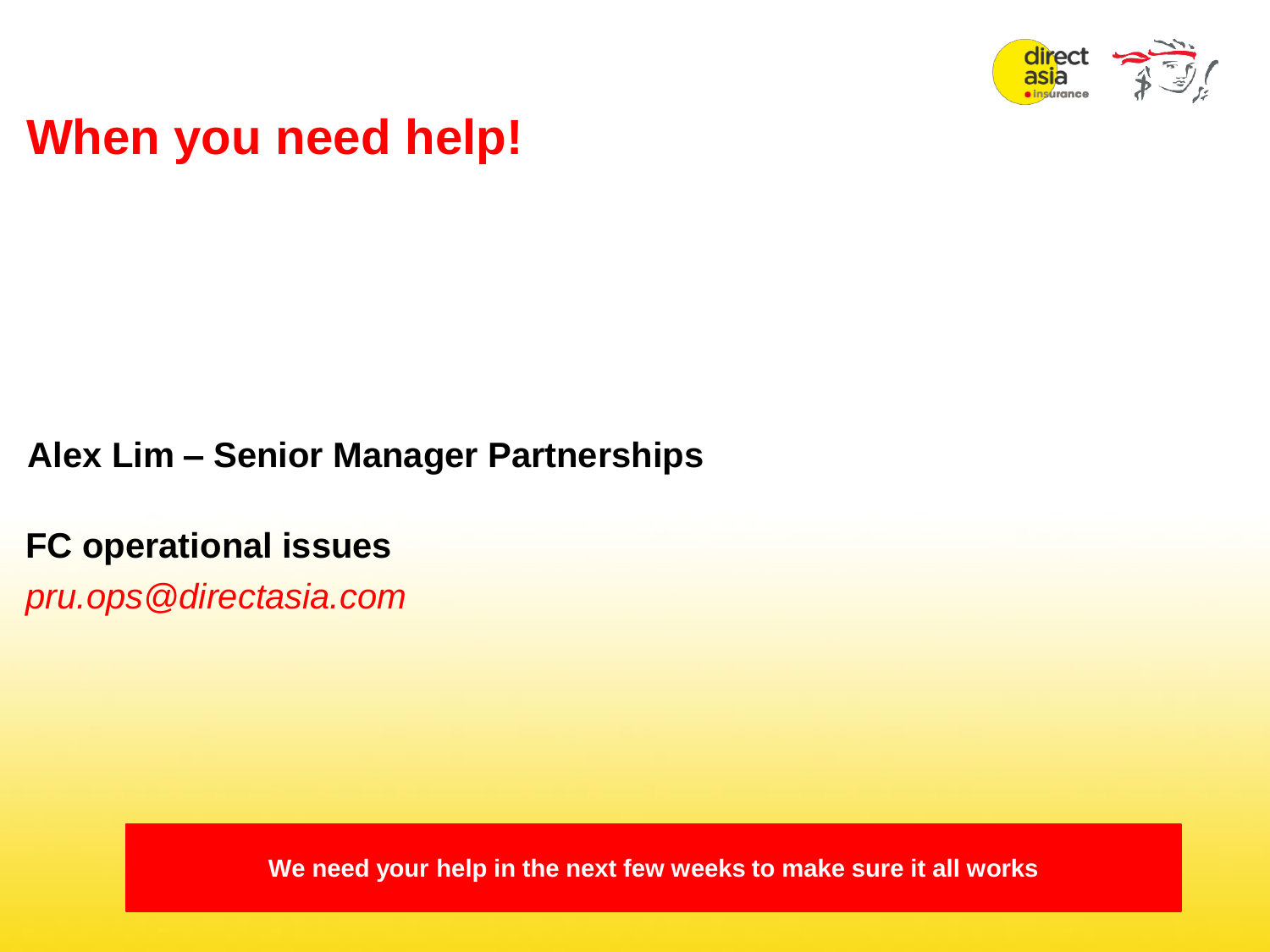

Q: What happens if my customer has had a claim?

**A: We will handle the claim in the best possible way. The policy will be repriced at renewal – possibly referred to underwriting**

Q: When will the customer receive the eVoucher?

**A: 6 weeks after policy is incepted**

Q: How long is the eVoucher valid for?

**A: This depends on the vendor chosen. You will receive details of validity period when you redeem the voucher.** 

Q: What happens when a customer does not complete the quotation?

**A: If the customers saves the quotation, a email will be sent to prompt customer to continue. But FC should use this opportunity to follow up**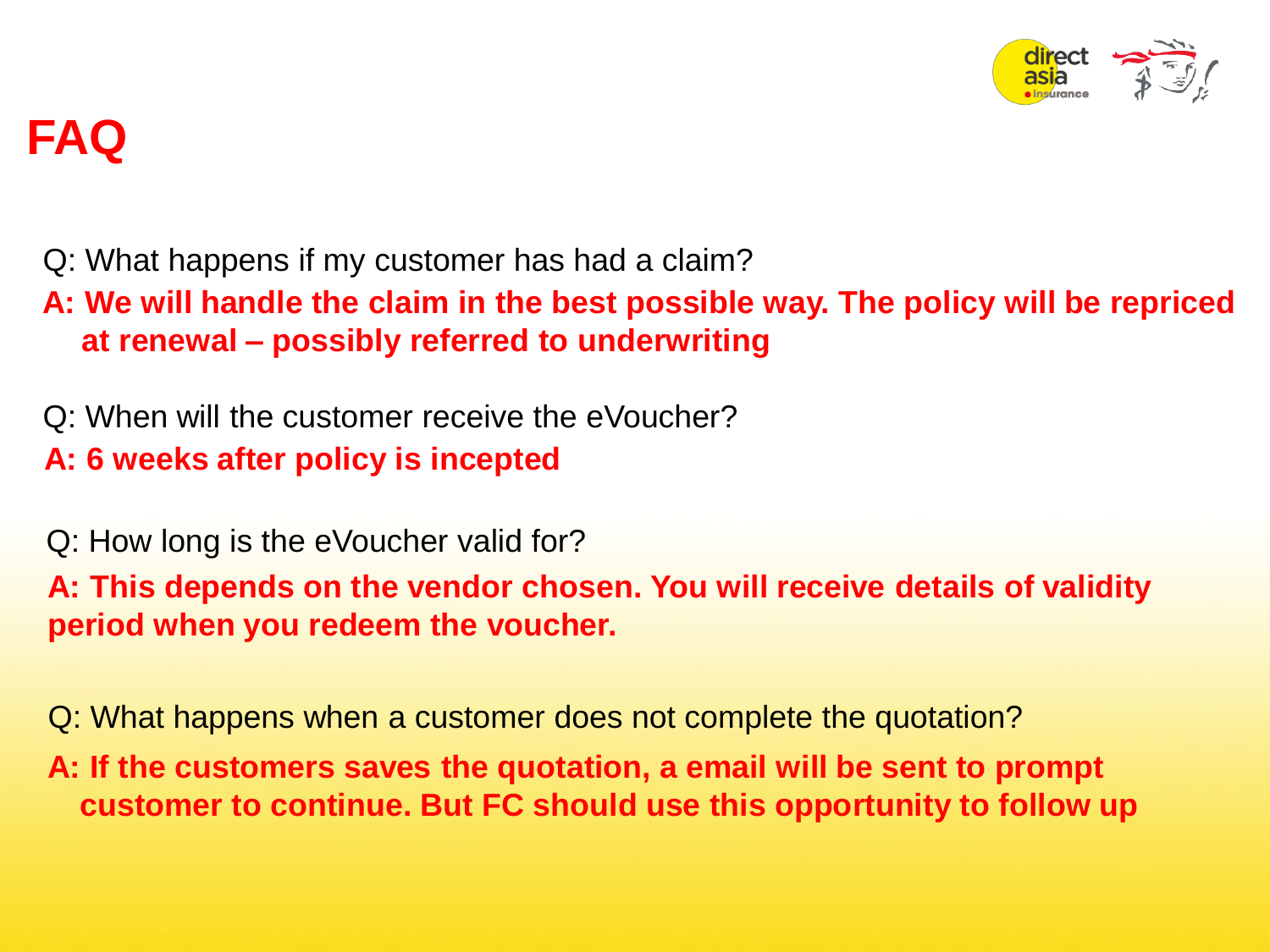

Q: What happens if my client hits an underwriter referral and can't complete the quote online?

**A: Your client will be prompted to call us directly to provide more details – the FC will still receive their referral fee if the client goes ahead with the quote. In order to ensure the FC receives their referral fee and the client receives the promotion, the client will need to quote the FCs unique DA code.** 

Q: What happens if my client has queries or concerns relating DA products or services?

**A: They can call the customer service hotline number 6593 3843 to address any queries or concerns they may have**

Q: What records do I need to keep?

**A: As you are an introducer for DirectAsia we cannot share customer details with you, if you want to be able to contact this customer in the future about their other insurance needs you will need to keep your own record**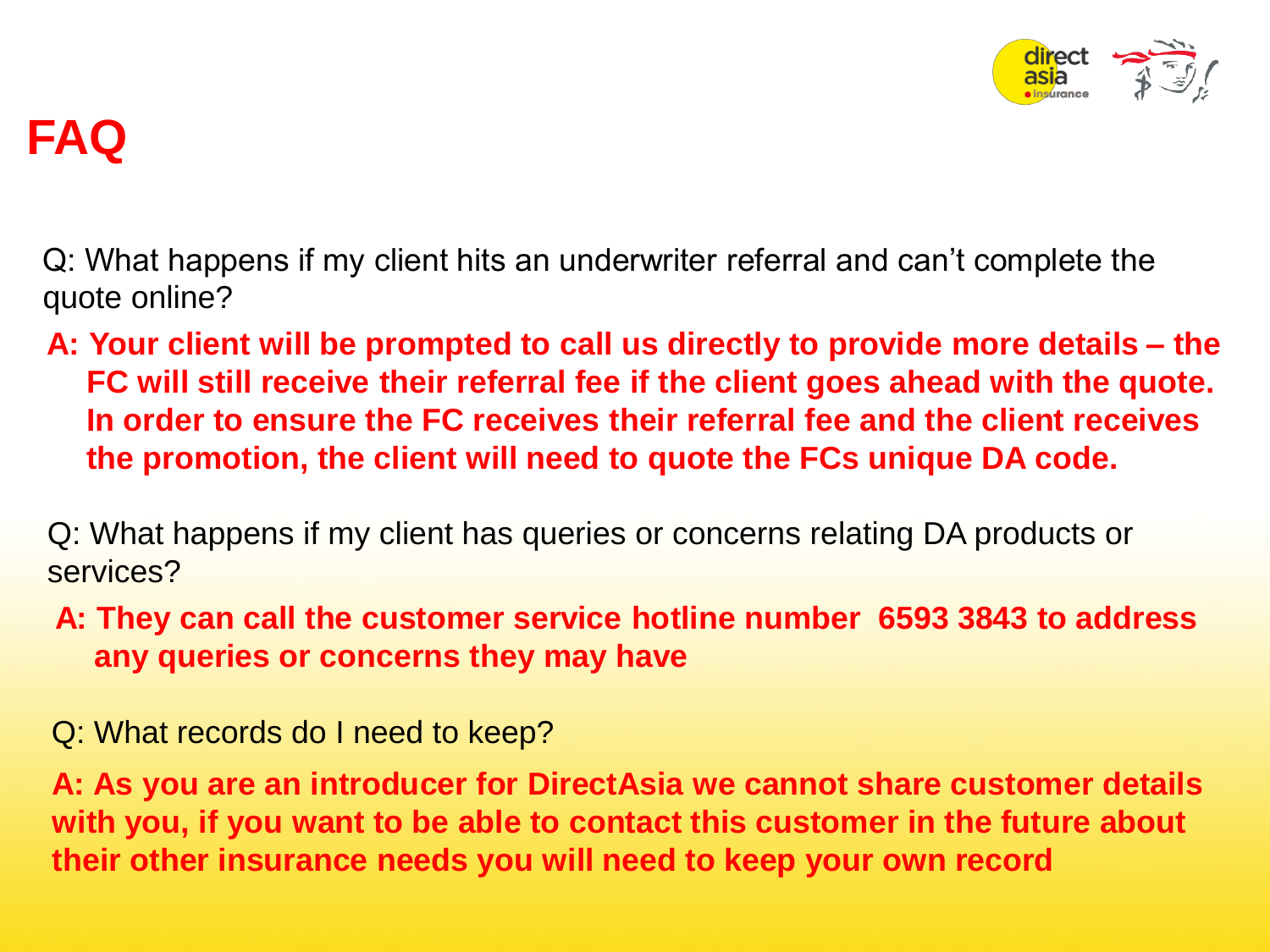

Q: What if do not receive my / the correct referral fee?

- **A: If you have a payment query, please check the referral fee breakdown provided by Prudential before contacting DirectAsia. If you still have a query and think you have not received the correct amount – send full query details to [pru.ops@directasia.com](mailto:pru.ops@directasia.com)**
	- Q: What happens if my customer purchases their policy over the phone?
	- **A: It is important that your customer purchases their policy through your unique URL to ensure the FC receives their referral fee and the customer receives their voucher.**
	- **A: In the event the customer MUST purchase via phone, they need to provide the FC's unique DA code to the service team.**